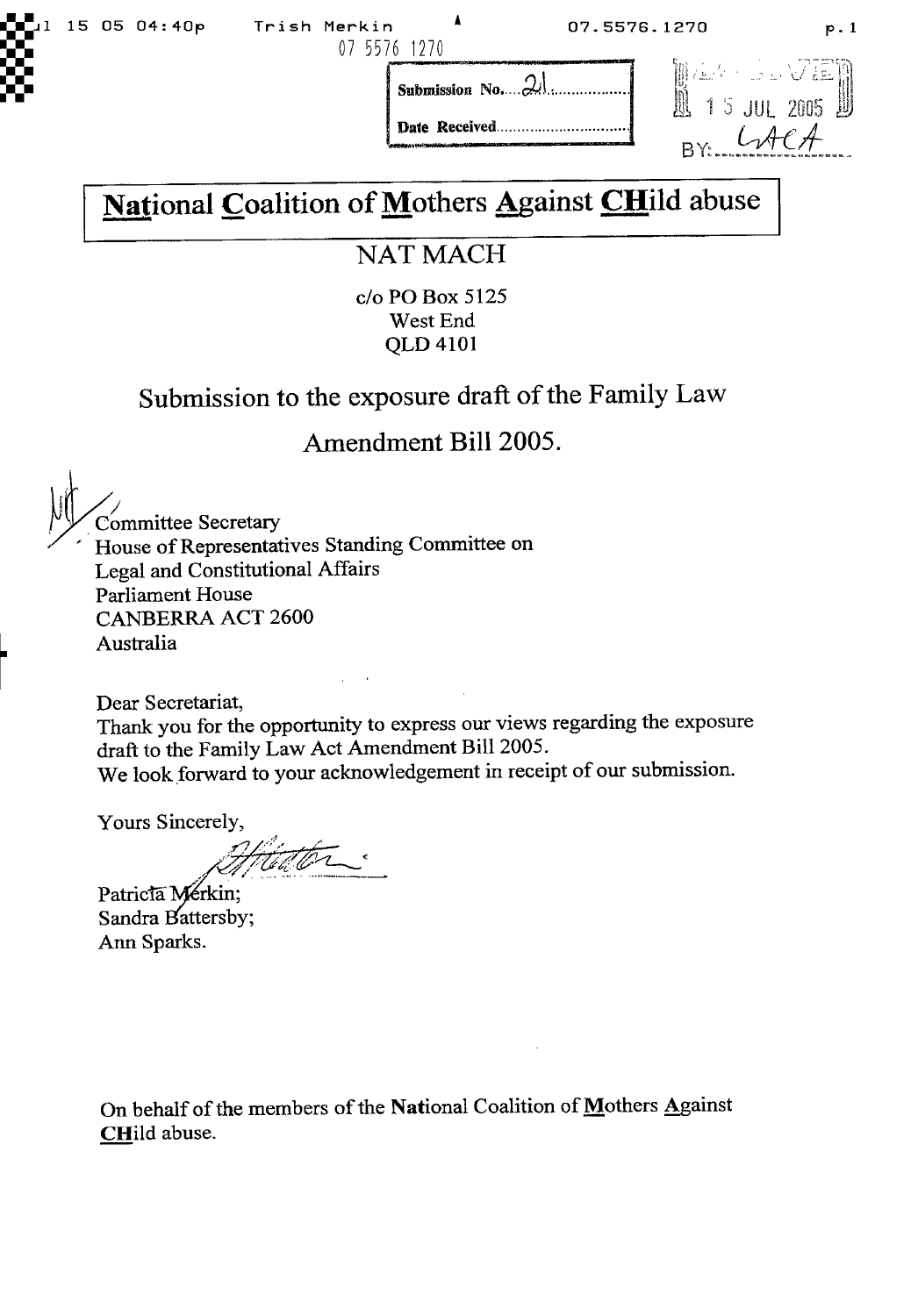On June  $21<sup>st</sup>$ , a report card on the Federal Government's Industrial Relations Policy proposed changes was presented by 17 of Australia's leading academic researchers in the field of industrial relations and labour market issues.

As stated in the report card:

#### **"Overview**

There are at least four critical labour market challenges facing Australians today, such as:

- Labour and skill shortages exacerbated by an ageing population
- The productivity slow-down
- Work-family tensions
- The growth of low-paid, precarious employment

On all the evidence available from this wealth of research, there is simply no reason to believe that the Federal Government's proposed changes will do anything to address these complex economic and social problems. The government's proposals will:

- Undermine people's rights at work
- Deliver a flexibility that in most cases is one way, favouring employers
- Do –at best- nothing to address work-family issues
- Have no direct impact on productivity
- Disadvantage the individuals and groups already most marginalized in Australian society."

They have come to these conclusions because:

"As independent specialists in industrial relations and labour market issues, it is our view that industrial policies should be informed and led by research and evidence. Accordingly, we have pooled our expertise to review the actual evidence- as opposed to spin, speculation and anecdote — about the impact on Australian workers and workplaces of the policies introduced by the Howard government."

In very much the same way, researchers have for some time produced extensive evidence that the family law reforms initiated since the 1995 Law Reform Act have been detrimental to children and mothers who have left a domestic violence household, and that the outcomes have been serious to their safety and well being. These reforms were not based on actual evidence for the need to address a definable problem in the legislation, but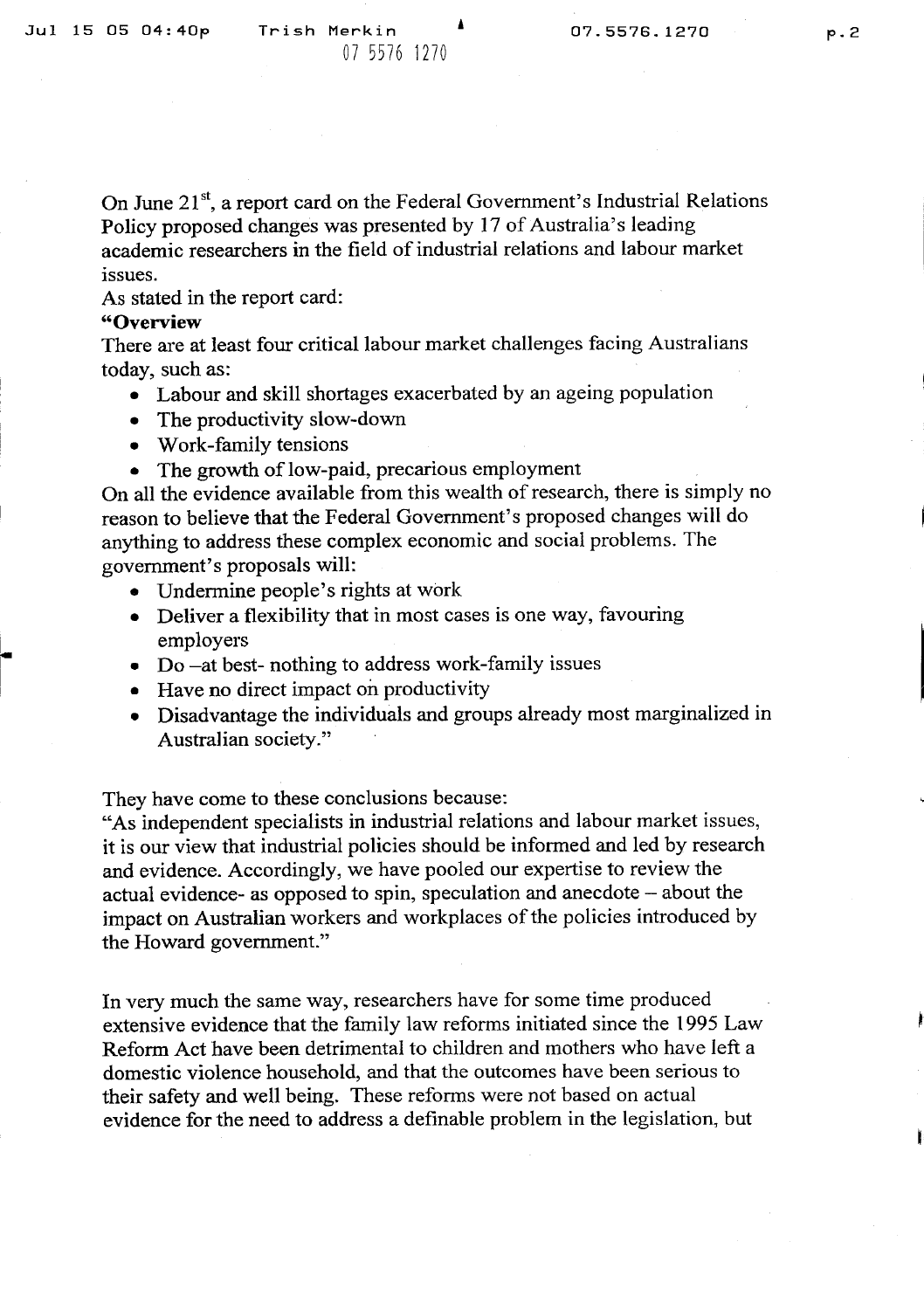more as the result of the lobbying by the men's rights activists. The resulting incidents of abuse and deaths of mothers and their children on court ordered contact have been overlooked in favour of giving heed to the highly emotive anecdotal, intensive lobbying by the men's rights activists. The irony is that these seem to represent the sector of Australian society that are most likely litigate and least likely to be able to be in a co-operative parental relationship after separation. We contend that it is because they are more likely to be the men that use violence in their relationships.

The following are excerpts from the researchers to substantiate our assertions.

The Family Law Reform Act 1995: the First Three Years; Rhoades, Graycar, Harrison, December 2000, ISBN 0-646-40886-0

- ... the shared parenting concept is totally at odds with the types of parents who litigate. (p. 1)
- Our research suggests that the reforms have created greater scope for an abusive non-resident parent to harass or interfere in the life of the child's primary care-giver by challenging her decisions and choices. As one counsellor noted, the concept of ongoing parental responsibility has become the new 'tool of control' for abusive nonresident parents. (p.2)
- Dewar and Parker have described specific issues orders as a 'twoedged sword', allowing more flexibility in negotiations over children and enabling agreements to be drafted in an understanding language, but also giving non-resident parents power to assert a degree of control over the resident parent that does not reflect actual parenting practices. (p.3)
- Our research suggests, confirming Dewar and Parker's study, that children's welfare is being compromised in the approach to interim decision making that has developed since June 1996 when the Reform Act came into effect. (p.4)
- That is, decision are being made on the basis of the parents' interests (or more accurately, the interests of the parent who is not the primary caregiver), rather than on the basis of the child's welfare.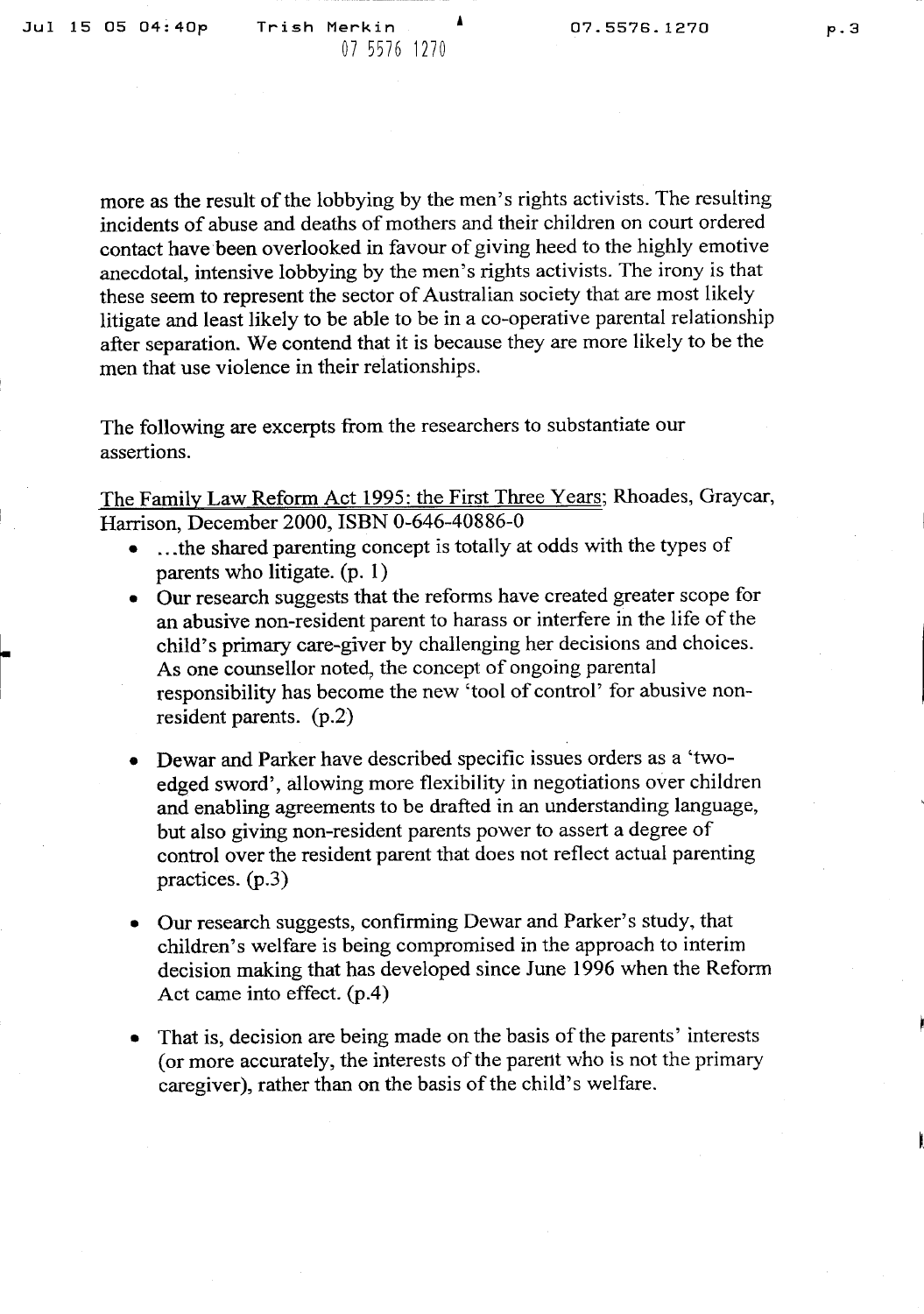- In practice therefore decision makers are often assuming that the best interests of the child will be met by maintaining contact rather than that being an issue for determination. In other words, there is now effectively a 'presumption' (although not a legal one) operating in favour of contact with the non-resident parent, despite the comments of the Full Court in *B and B* and despite the express requirement in the legislation to *consider* the best interests of the child. (p.5,6)
- In recent years, it has come to be acknowledged that the 'core business' of the Family Court now comprises cases involving violence or child abuse and that these are the cases most likely to be litigated, and least likely to settle. Our research confirmed findings from other research that show a substantial portion of interim contact orders involve allegations of domestic violence and abuse. It is sometimes suggested that allegations of violence are used for strategic purposes in litigation. However, research has shown conclusively that only a small proportion of such allegations fail to be established. The overwhelming majority of the 30 judicial officers interviewed for this project believed that most allegations were usually well-founded. The issue therefore is not about shifts in the veracity of allegations, but about changes in the approach to ensuring the child's welfare is safeguarded when concerns about domestic violence collide with the desire to encourage contact. (p. 6,7)
- The present approach to making unsupervised orders for contact at interim hearings represents a retreat from the Family Court's acknowledgment in the years before the reforms of the adverse psychological effects of spousal abuse upon a child's welfare. That recognition and case law have been effectively displaced by the right of contact principle. It is ironic that the body of case law developed without an express reference in the Act to the impact of domestic violence on children's welfare, yet one of the Part VII reforms was to include in the legislation a number of statutory references to the need to ensure the safety of children. (p.7)

Backlash, Angry Men's Movements, Dr. Michael Flood, 2003 The Battle and Backlash Rage ON, Why Feminism Cannot be Obsolete, Stacey Elm Rossi, Chapter 21.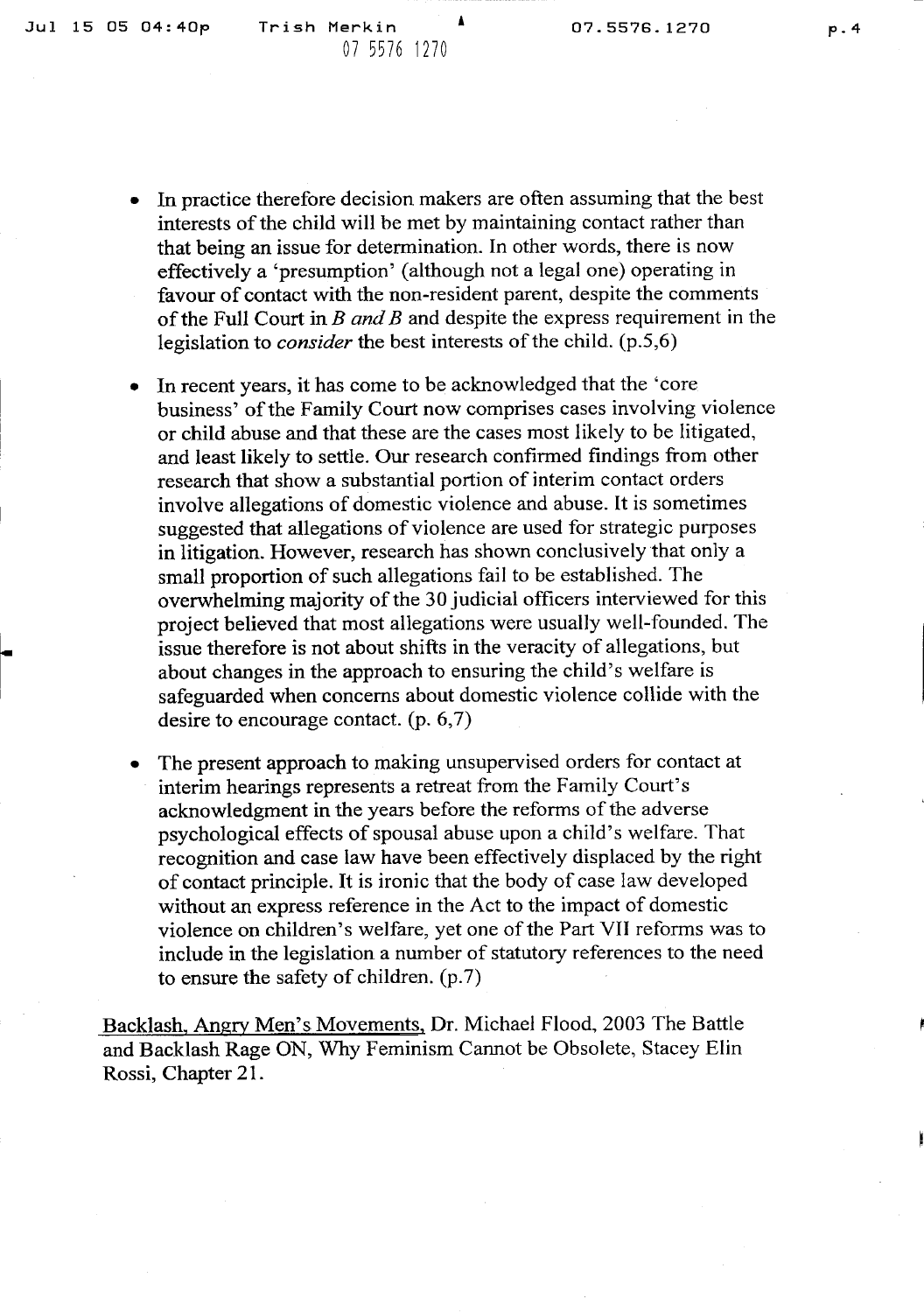- Men's rights and father's rights advocates do not accurately represent the views of the majority of divorced and separated men. While many men (and women) find the processes of divorce and separation to be hurtful, only aminority subscribe to the aggressively conservative agenda's of the anti-feminists men's groups. In addition, there are other fathers' organisations which promote positive and collaborative visions of men's relations with women and children, such as Dads and Daughters in the USA and FathersDirect in the United Kingdom (p. 264).
- Where anti-feminist men's and father's groups in Australia have had most policy success is the area of family law. Changes in family law made in 1995, particularly the enshrining of children's "right to contact" with both parents, were driven by persistent lobbying by persistent father's rights groups (p. 266).

Fatherhood and Fatherlessness, Dr. Michael Flood, TAI. November 2003

• 3.4 **Dodgy methods and bogus statistics**

This paper has critiqued simplistic claims about the relationships between fatherlessness and social problems, particularly claims about family structure, divorce and children's well-being. But there is a broader problem in much of the rhetoric about fatherlessness: its flawed methodology. In populist texts such as Popenoe's *Life Without Father* (1996) and in public statements and materials by some fathers' advocates, discussions of fatherlessness are characterised by the confusion of correlation and causation, the reduction of multiple social variables to bivariate associations, the highly selective use of research evidence, neglect of contradictory or competing evidence, and treatment of small differences as if they were gross and absolute (Coltrane 1997, p. 8). Bogus statistics, with no factual basis, are used by some advocates for fathers' rights in asserting their political agendas.

Law Reform by Frozen Chook. Melbourne University Law Review, R. Graycar, 2000

So, if the Part VII reforms were not a legislative response to an identified problem or to research data about what is in the best interests of children, where did they come from? <sup>I</sup> suggest that they were a response to the anecdotes constantly recounted to politicians; the stories of aggrieved non-custodial fathers who told (and continue to tell) bitter tales of gender bias against them by the legal system, and

 $\mathbf{r}$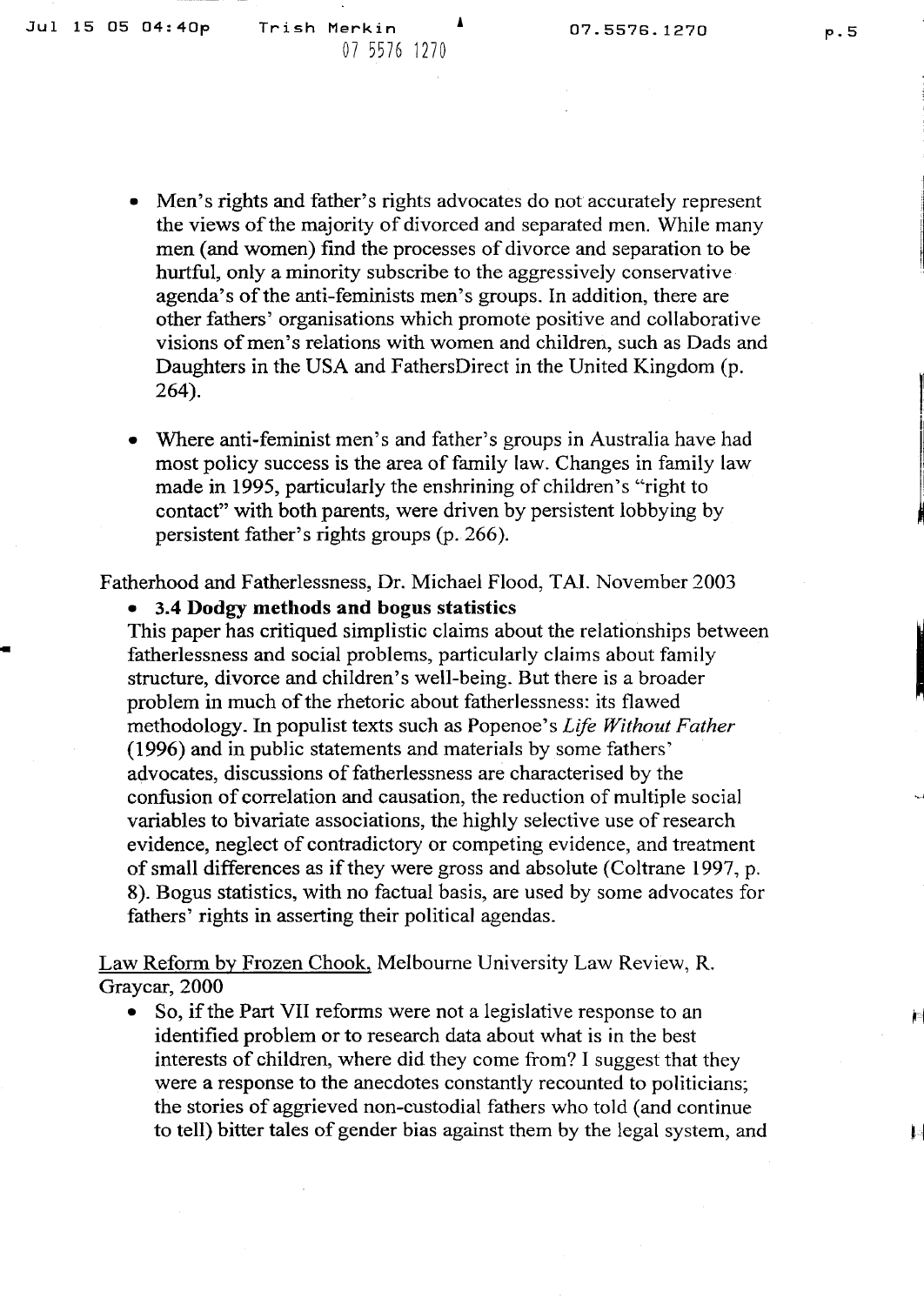**6**

particularly by the Family Court. The fathers' rights groups have been remarkably successful in capturing the attention of the politicians. The fathers' groups persistently claim that the Court is 'biased' against them. But their claims had (and have) no empirical support: the literature and the available studies show that the Family Court makes orders (in contested cases) in favour of fathers at twice the rate of those made by consent. The fathers' anecdotes that so captured the attention of the politicians (and I should emphasise that this is a nonparty political issue: the legislation was introduced by the previous Labor Government) invoked the discourses of 'victimhood' and 'formal equality' in much the same way as happened in the lead up to the *Children Act 1989* reforms in the United Kingdom....it is fair to say that when measured against some of the stated aims, these reforms have been unsuccessful in bringing about a change in parenting practices. Moreover, there have been some very serious outcomes that endanger children and their carers. Not least, contrary to the stated aim ofhaving parents agree about parenting issues, there has been a considerable increase in litigation and, in particular, in the area of contravention applications.  $( p.6)$ .

• There is considerable theoretical research on how the voices of the powerful drown out the voices of the powerless: in the context of divorce law reform, 1998.<br>Women and eighteen a

And there are all sorts of pragmatic reasons for this. Since it is overwhelmingly women who are raising children after separation and divorce (not because of 'biased' courts, but because of a history of gendered patterns of caregiving), they are not as free as men are to spend time lobbying politicians and otherwise engaging in public activities. By contrast, if federal 'family' laws were changed to respond to documented phenomena such as the high incidence of violence against women amongst the separating population, and the poverty of women and children after divorce, there would be a perception that power (and money) were being taken away from men( p.9).

It is our experience as an organisation that represents protective parents who look to the family court for child safety; a significant number of parents who go to court do so seeking child protective contact orders because of a history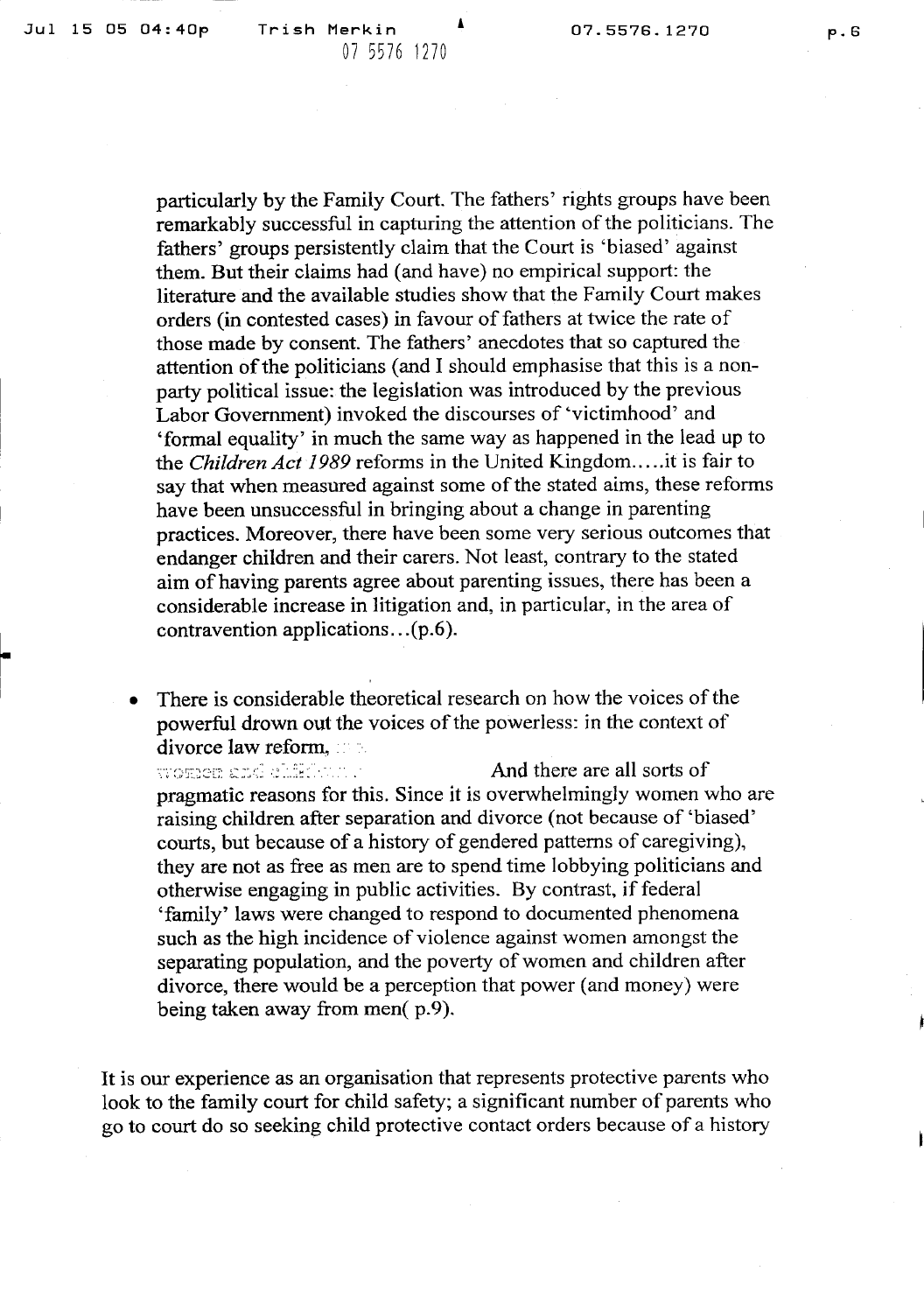of domestic violence and child abuse in the relationship. They are also the partners who seek custody of the children for the purposes of continuing to punish the protective parent. As pointed out in Law Reform by Frozen Chook, **Alman David Chook** 

 $\mathbb{R}^n$  the secole This continues to affect social policy and legislation in favour of the lobbying by the men's and father's rights groups. Ultimately, the continuing emphasis on their agenda is compromising the safety and well-being of Australian children that have escaped domestic violence and child abuse. Despite the claims that these groups represent the "victim" fathers of separated families, statistics demonstrates that whilst there may be some that are likely to have some valid claim, it can be argued that Australia suffers from a serious widespread domestic violence problem. The recent campaign by the Federal Government, "Violence Against Women. Australia Says No" is an acknowledgement of the detrimental effect that this problem has on Australian society at large.

As pointed out by the report card in regards to the changes in Industrial Relation, whilst this or any government continues to react to the "spin. speculation and anecdote", in this case that of the well-funded men's rights campaigners, then Australian children and their protective parents will continue to:

- Suffer from policies that are unhelpful;
- The cycle of domestic violence will continue to spiral;
- Children will continue to be forced to contact with a parent that has abused them and so continue to be traumatized;
- The abuse and deaths of children and mothers on court ordered contact will not be addressed as serious events;
- These events should be the catalyst that impacts legislative changes.

Despite the included wording in these proposed changes:

"except when it is or would be contrary to a child's best interests" in regards to contact, the reality is that at present, the further enshrining and pro contact emphasis is merely creating more pressure to contact with abusive parents. There is not "teeth" given to what is contrary to the child's best interests. At present, children are forced to contact, unsupervised and supervised, where the contact is clearly traumatizing.

There is nothing in these proposed in the exposure draft to the Family Law Act Amendment Bill 2005 that addresses any of these issues.